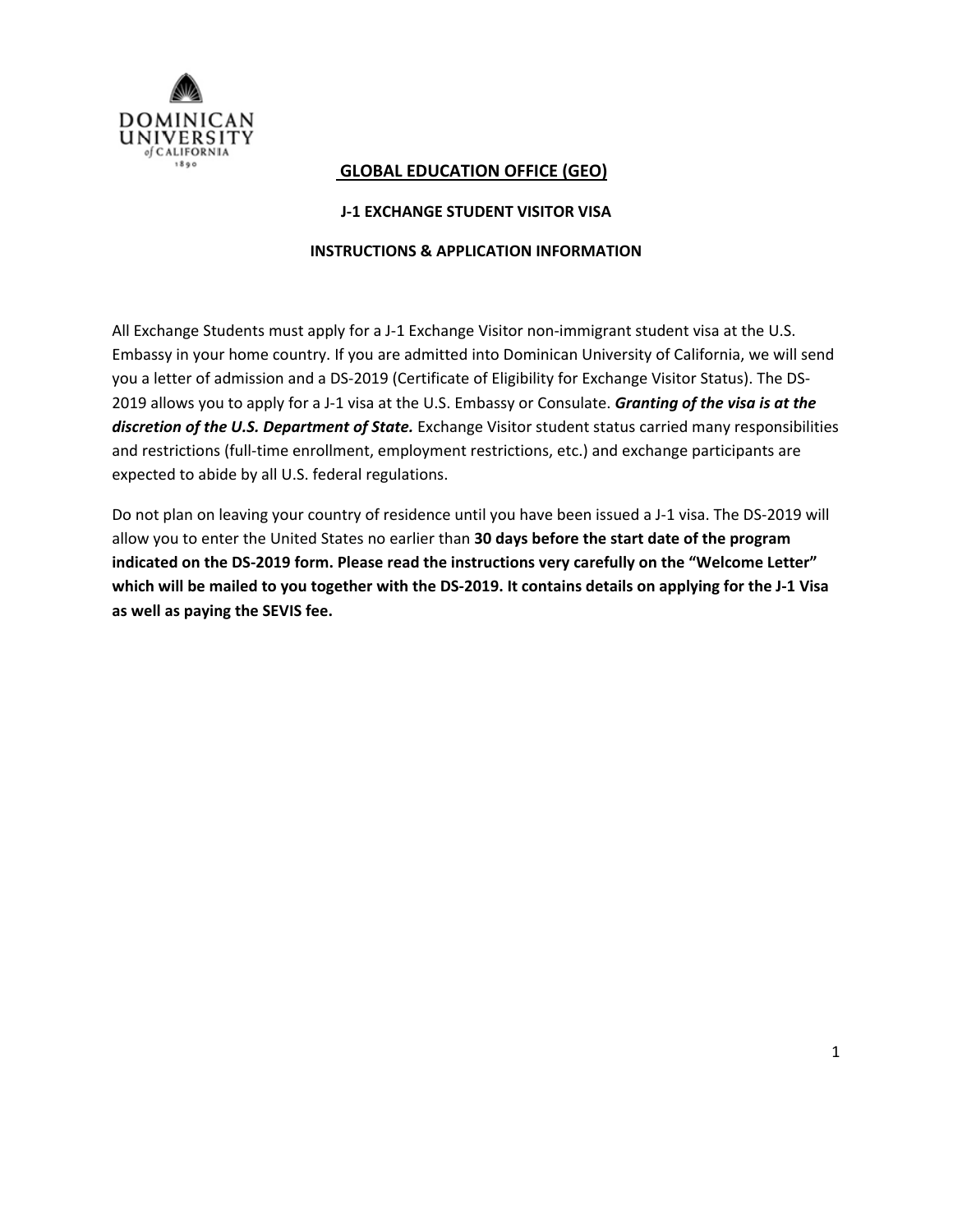

# **GLOBAL EDUCATION OFFICE (GEO)**

# **J‐1 EXCHANGE STUDENT VISITOR VISA**

## **APPLICATION FOR FORM DS 2019**

**Instructions**: Please complete the application, answering every question. Do not abbreviate. Write "n/a" if a question is not applicable. After completing this form, please print clearly, sign, and date. Applications will not be accepted directly from student applicants. Applications must be submitted via your home institution exchange coordinator.

| 1. Which semester are you applying for: Fall/ Spring Year: |      |          |  |
|------------------------------------------------------------|------|----------|--|
|                                                            |      |          |  |
| Last (Family) Name First Name Middle Name                  |      |          |  |
| 3. Gender: Male Female                                     |      |          |  |
| Month/Day/Year                                             | City | Country  |  |
|                                                            |      |          |  |
|                                                            |      |          |  |
|                                                            |      |          |  |
|                                                            |      |          |  |
| Street                                                     |      | City     |  |
| Country                                                    |      | Zip Code |  |
|                                                            |      |          |  |
| <b>Street</b>                                              | City |          |  |
| Country                                                    |      | Zip Code |  |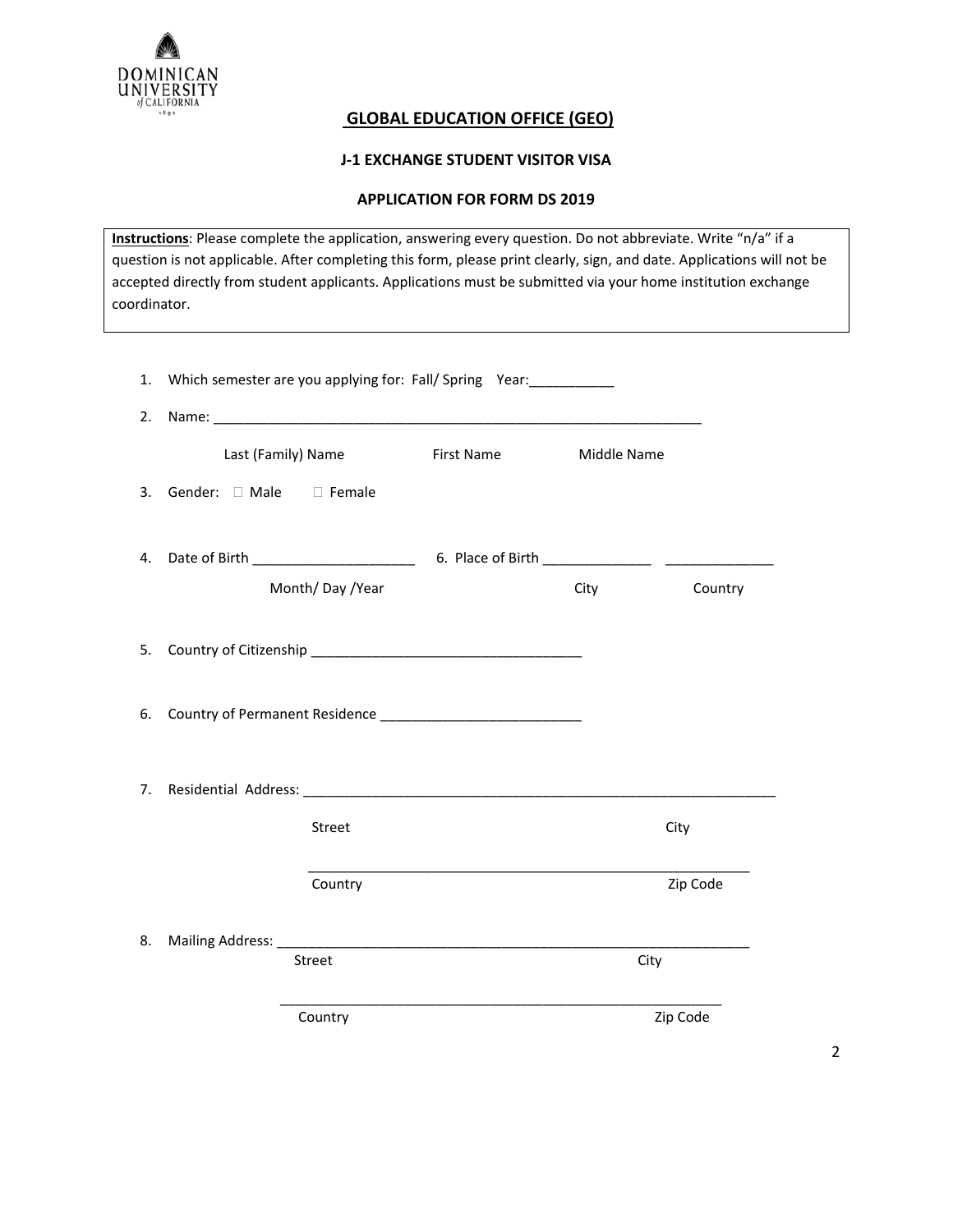| <b>Name</b>                                                                                                                                                                               | City                          | Country        |
|-------------------------------------------------------------------------------------------------------------------------------------------------------------------------------------------|-------------------------------|----------------|
|                                                                                                                                                                                           |                               |                |
|                                                                                                                                                                                           |                               |                |
| 11. Current Level of Study in Home Country:<br>$\square$ University Undergraduate Student                                                                                                 |                               |                |
|                                                                                                                                                                                           | □ University Graduate Student |                |
|                                                                                                                                                                                           |                               |                |
|                                                                                                                                                                                           |                               |                |
| 14. Have you resided, studied or traveled outside your home country? If so, please indicate below:                                                                                        |                               |                |
| Location                                                                                                                                                                                  | Purpose of Stay               | Length of Stay |
|                                                                                                                                                                                           |                               |                |
| 15. Do you have physical or psychological conditions that require professional, ongoing treatment?                                                                                        |                               |                |
| $\Box$ Yes<br>$\Box$ No                                                                                                                                                                   |                               |                |
|                                                                                                                                                                                           |                               |                |
| 15. Please describe any special needs or services you will require during your exchange (i.e. dietary<br>considerations, medications, learning aids, or facilities with disabled access): |                               |                |
|                                                                                                                                                                                           |                               |                |

accommodate your needs. The information is considered confidential and will not be shared with anyone except those department providing services. It will not influence the decision of your application for the exchange program.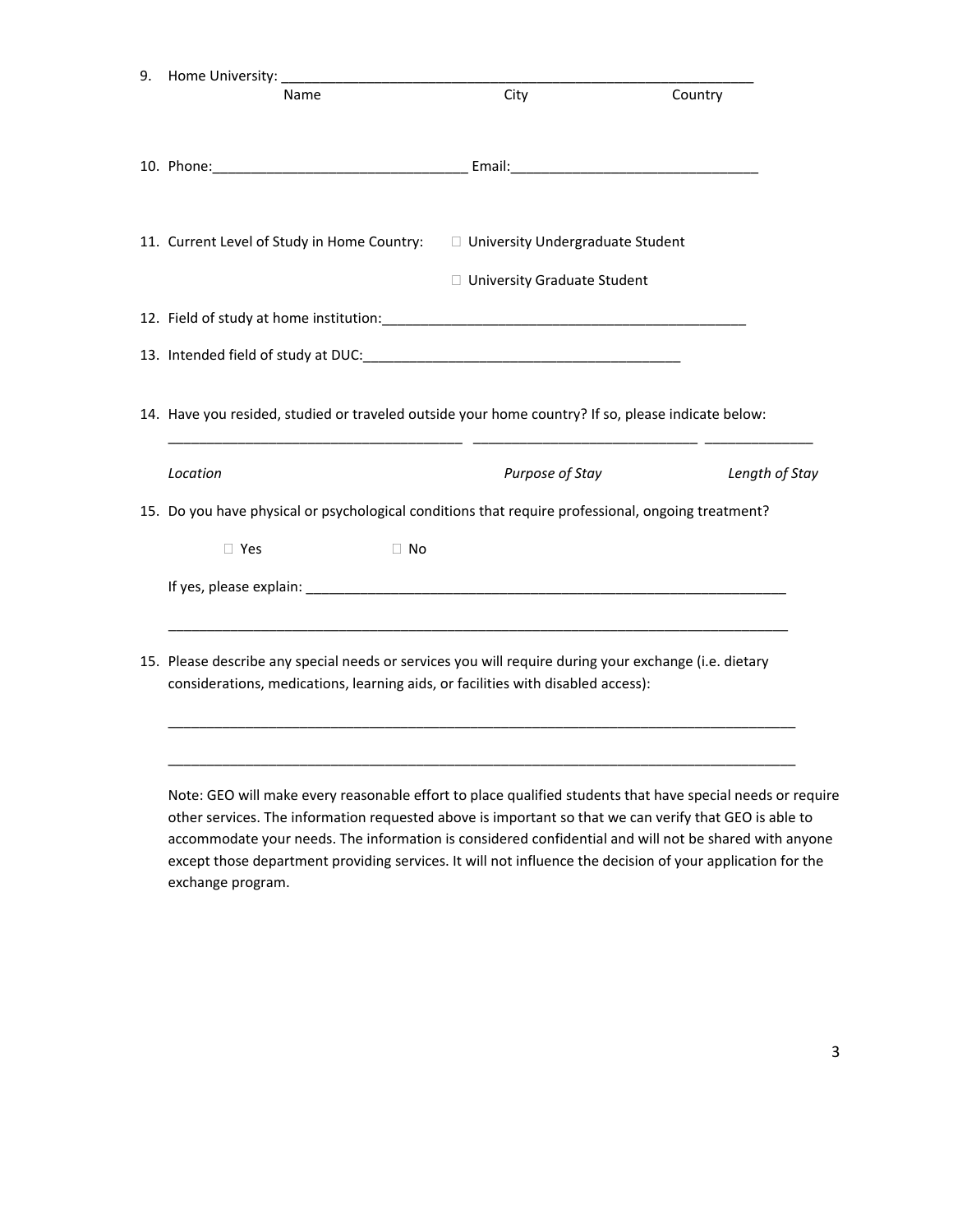16. Please provide the following financial information. Please provide personal bank statements and/or a letter from the home government, employer or sponsoring agency (if applicable). If you are receiving assistance from a family member or an individual sponsor, please have them complete the attached Affidavit of Financial Support. The total living expenses to cover one semester at DUC is *\$9,000USD*.

Summary of the funding source (Please use currency converter http://www.oanda.com/currency/converter/ )

#### (1) Personal Funds:

| <b>Bank Name</b> | Type (savings,<br>checking, loan) | Amount in home<br>currency<br>(optional) | Amount in U.S.<br>dollars (required) | Total (US\$) |
|------------------|-----------------------------------|------------------------------------------|--------------------------------------|--------------|
|                  |                                   |                                          |                                      |              |

### (2) School Support from Home Institution:

| Type (Scholarship, grant,<br>fellowship, assistantship) | Amount in home<br>currency (optional) | Amount in U.S. dollars<br>(required) | Total (US\$) |
|---------------------------------------------------------|---------------------------------------|--------------------------------------|--------------|
|                                                         |                                       |                                      |              |
|                                                         |                                       |                                      |              |
|                                                         |                                       |                                      |              |
|                                                         |                                       |                                      |              |

#### (3) Family or Individual Sponsor:

| Sponsor Name | Relationship | Amount in home<br>currency<br>(optional) | Amount in U.S.<br>dollars (required) | Total (US\$) |
|--------------|--------------|------------------------------------------|--------------------------------------|--------------|
|              |              |                                          |                                      |              |
|              |              |                                          |                                      |              |
|              |              |                                          |                                      |              |

#### (4) Employer or Other Institution:

| Employer Name | Relationship | Amount in home | Amount in U.S.     | Total (US\$) |
|---------------|--------------|----------------|--------------------|--------------|
|               |              | currency       | dollars (required) |              |
|               |              |                |                    |              |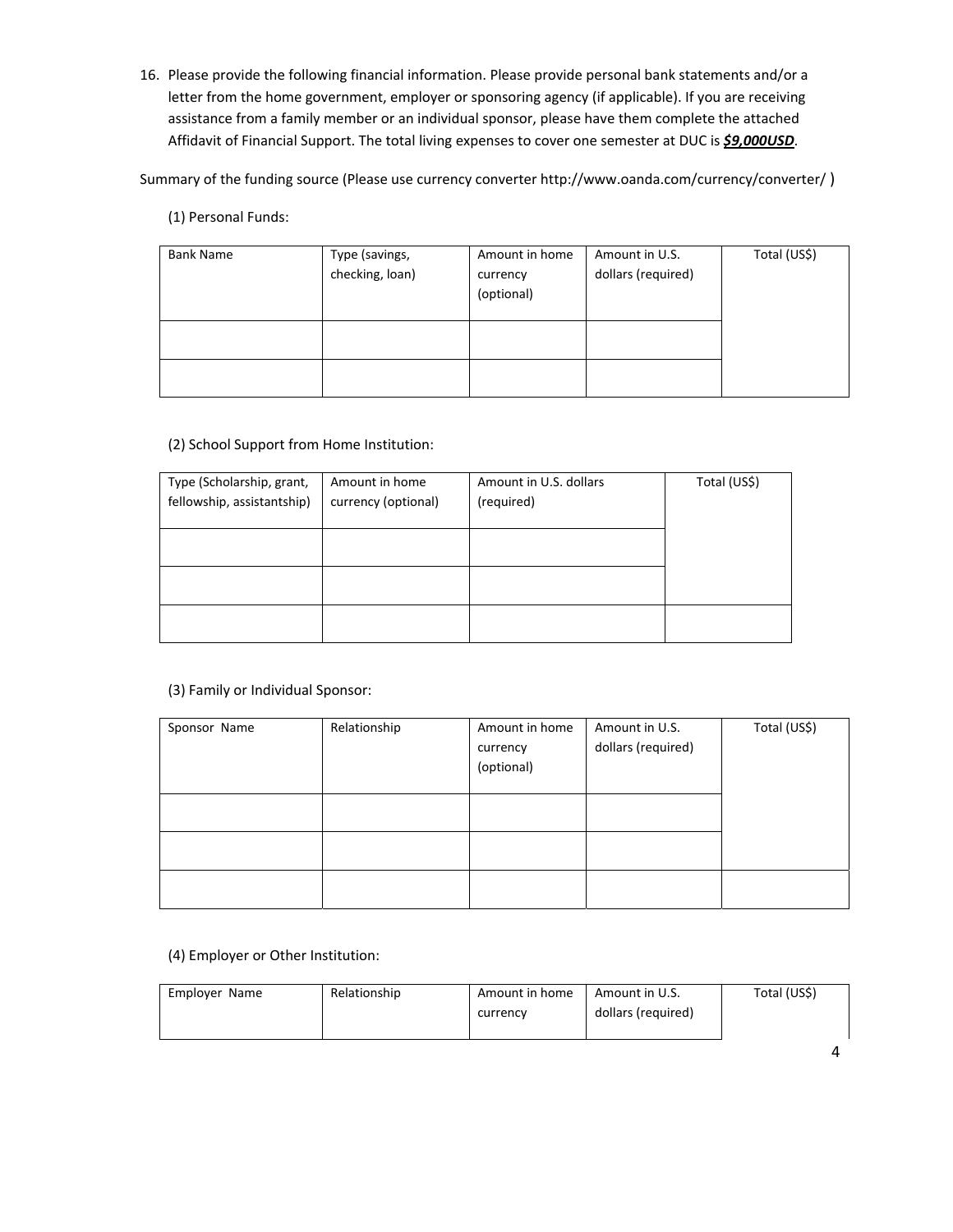|  | (optional) |  |
|--|------------|--|
|  |            |  |
|  |            |  |
|  |            |  |

(5) Government Funding:

| Source | Amount in home<br>currency (optional) | Amount in U.S.<br>dollars (required) | Total (US\$) |
|--------|---------------------------------------|--------------------------------------|--------------|
|        |                                       |                                      |              |
|        |                                       |                                      |              |

17. Please tell us in 250 words or less on "Why Dominican University of California's academic program and location is of interest to you." (You may attach a sheet to the application if you require more space):

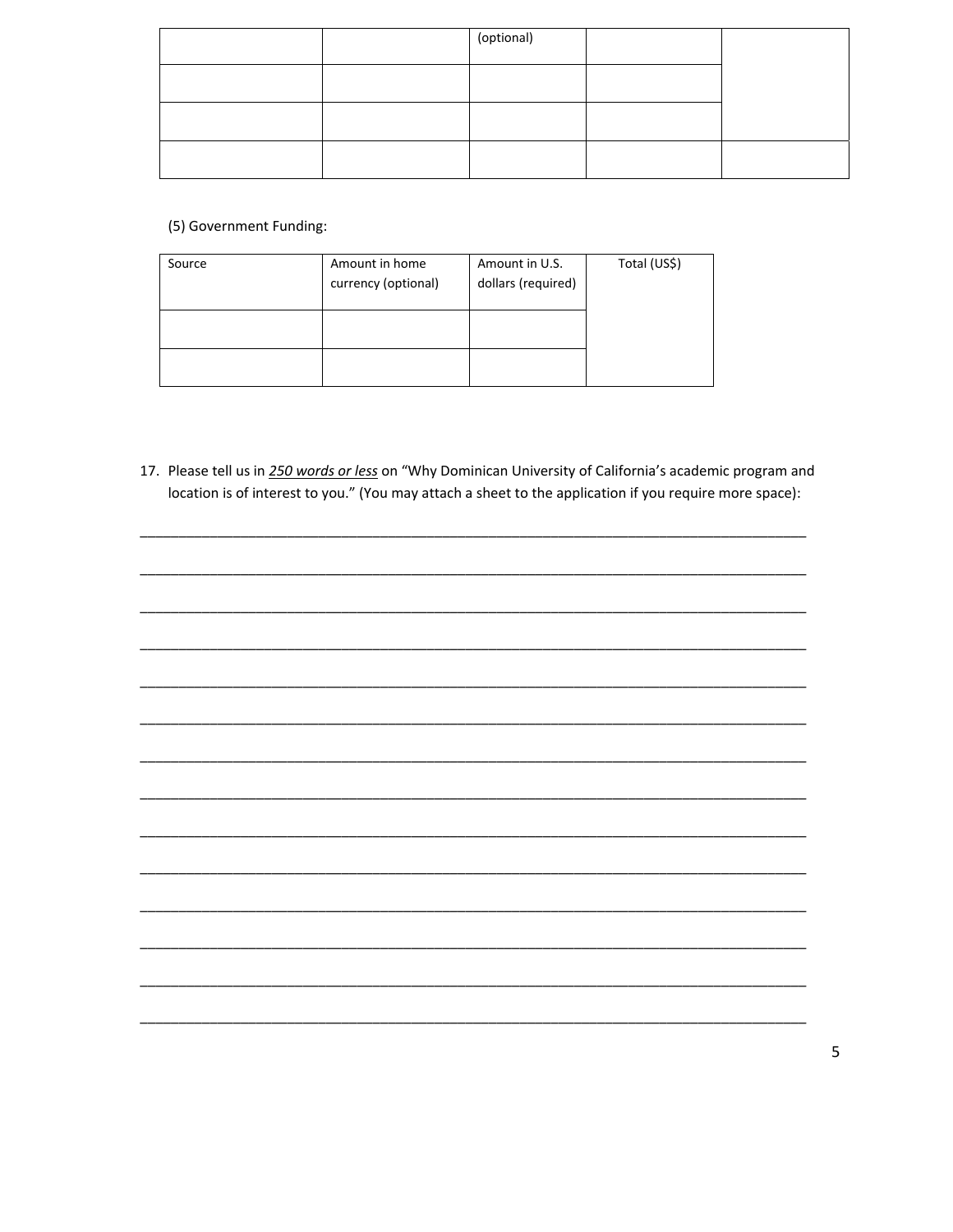\_\_\_\_\_\_\_\_\_\_\_\_\_\_\_\_\_\_\_\_\_\_\_\_\_\_\_\_\_\_\_\_\_\_\_\_\_\_\_\_\_\_\_\_\_\_\_\_\_\_\_\_\_\_\_\_\_\_\_\_\_\_\_\_\_\_\_\_\_\_\_\_\_\_\_\_\_\_\_\_\_\_\_\_\_\_

#### **STATEMENT OF UNDERSTANDING:**

If I accept placement, I agree that:

- " I will take part in all aspects of the program, including orientations, Global Ambassadors, official program activities and evaluation. I understand that I am considered a representative of my home country and university, and that my active participation at Dominican University of California is essential to the sustainability of the exchange program.
- I understand that I must submit a complete DUC participant evaluation at the end of my exchange.
- "I will pay to my home institution the designated tuition/fee covering the full period of my exchange placement.
- **I** I will purchase the DUC Student health Insurance coverage as required by DUC and the United States.
- "I understand that the exchange programs are competitive and that applicants will be chosen based on their academic abilities, suitability to the program and space availability at Dominican University of California.
- My placement will be limited to the specified period. An extension request is subject to review and the approval of my home institution and GEO.
- My exchange placement may be terminated early by DUC or my home institution if I fail to remain enrolled full‐time, fail to maintain minimum academic standards (defined by DUC as minimum 2.0 GPA) or am found by DUC or my home institution to be in violation of laws and regulations of the United States or DUC.
- If I withdraw from the program anytime after accepting the placement, or if my exchange placement is terminated after I take up placement at Dominican University of California, I understand that I may still be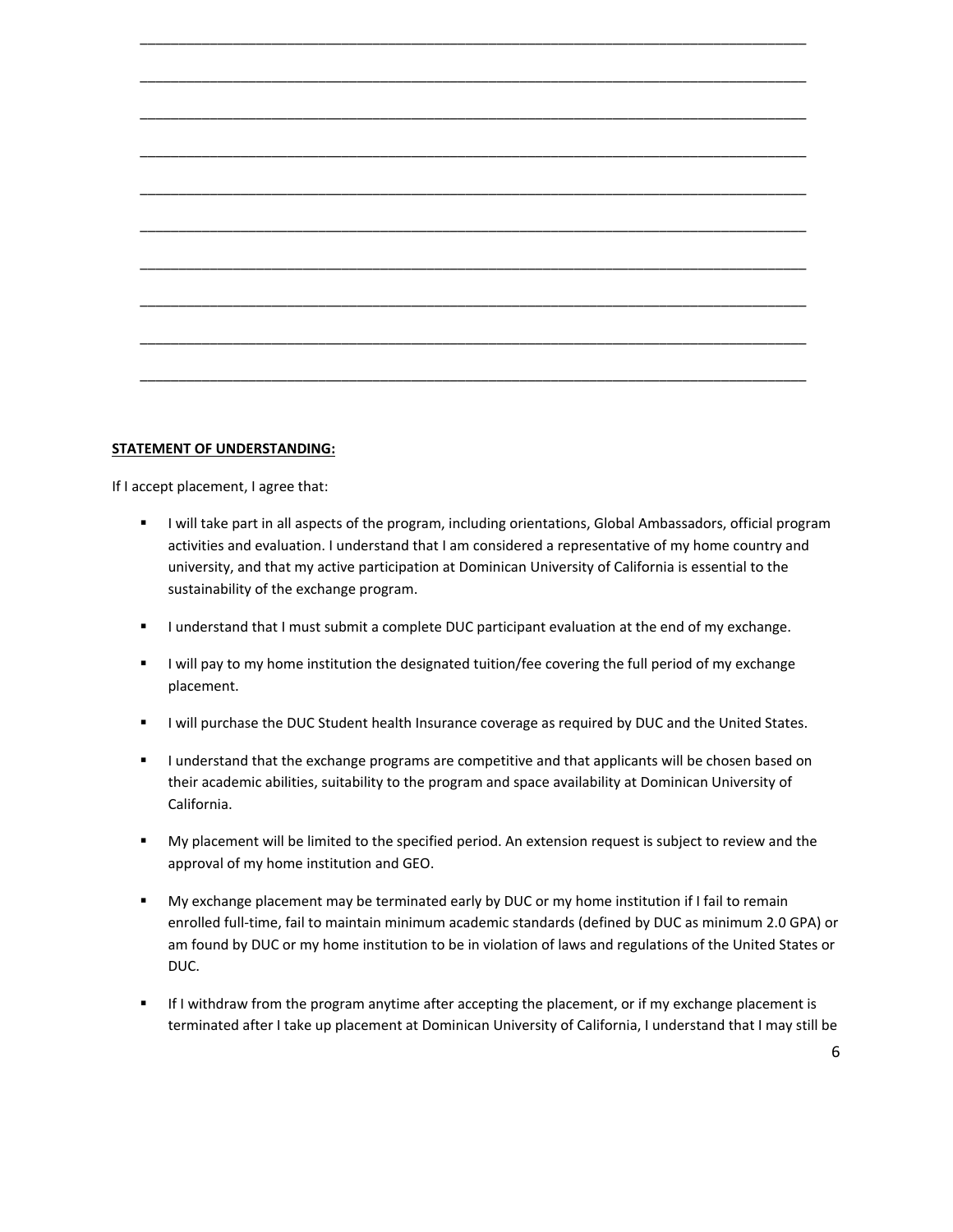obligated to pay (in part or in full) the program fees at the discretion of Dominican University of California in collaboration and agreement with my home institution.

I understand that if I am admitted to Dominican University of California, as an international exchange student, my status is that of a non‐degree seeking student. Should I wish to change my status to a degree program in the future, I will need to satisfy the requirements that Dominican University of California has established for admission to degree programs for all international students.

I acknowledge that I fully understand all above statements and the above terms of participation. I certify that all of the information given in this application is complete and accurate to the best of my ability.

|                                                                                                              |              | Month/Day/Year   |                       |
|--------------------------------------------------------------------------------------------------------------|--------------|------------------|-----------------------|
|                                                                                                              |              |                  |                       |
|                                                                                                              |              |                  |                       |
|                                                                                                              |              |                  |                       |
|                                                                                                              |              |                  |                       |
| <b>Home University Verification:</b>                                                                         |              |                  |                       |
| I certify that this student has been nominated by our university to participate in the exchange program with |              |                  |                       |
| Dominican University of California.                                                                          |              |                  |                       |
|                                                                                                              |              |                  |                       |
| <b>Name</b>                                                                                                  | <b>Title</b> | <b>Signature</b> | <b>Month/Day Year</b> |
|                                                                                                              |              |                  |                       |
| <b>Home University</b>                                                                                       |              |                  |                       |
|                                                                                                              |              |                  |                       |

| <b>GEO USE: Third Party</b> |                 | Staff Verification |                              | Date |  |
|-----------------------------|-----------------|--------------------|------------------------------|------|--|
|                             | Length of Stay: |                    | <b>Study Agreement Code:</b> |      |  |
|                             |                 |                    |                              |      |  |